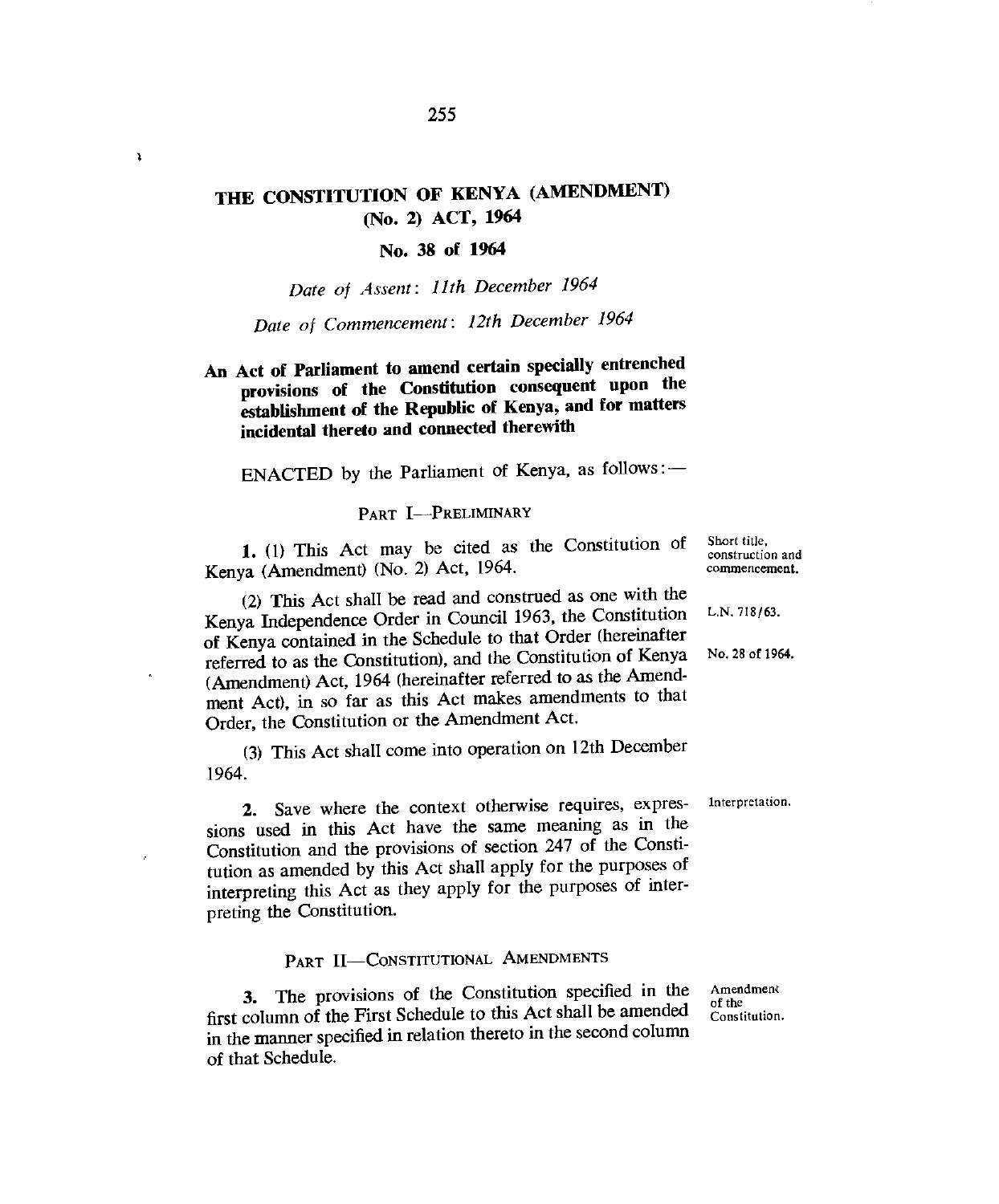4. The provisions of the Kenya Independence Order in Council 1963 specified in the first column of the Second Schedule to this Act shall be amended in the manner specified in relation thereto in the second column of that Schedule.

Amendment of Kenya Independence Order in Council.

Repeal of section 28 of No. 28 of 1964. 5. Section 28 of the Amendment Act is repealed.

PART III-CONSEQUENTIAL PROVISIONS

Constitution, Parliament shall, unless sooner dissolved, stand

Parliament. 6. (1) Subject to the provisions of section 65 (4) of the

dissolved on 7th June 1968. (2) The terms of office of the Senators who were divided  $L.N.245/63.$  by lot into three classes in pursuance of section 6 of the Kenya

Order in Council 1963 shall be as provided by that section; that is to say, the term of every Senator in the first class shall expire on 7th June 1965, the term of every Senator in the second class shall expire on 7th June 1967, and the term of every Senator in the third class shall expire on 7th June 1969.

(3) As soon as possible after the Senate first meets after 12th December 1964, the Speaker of the Senate shall, by lot, divide the Senators representing the North-Eastern Region into three classes; and the term of office of the Senator in the first class shall expire on 7th June 1965, the term of office of the Senator in the second class shall expire on 7th June 1967, and the term of office of the Senator in the third class shall expire on 7th June 1969.

(4) Subsections (2) and (3) of this section shall have effect notwithstanding the provisions of section 42 (3) of the Constitution.

(5) The Standing Orders of the Senate and the Standing Orders of the House of Representatives as in force immediately before 12th December 1964 shall, except as may be otherwise provided by the Senate or the House of Representatives, as the case may be, continue in force after the commencement of this Act, but all such Standing Orders shall be construed with such modifications, adaptations, qualifications and exceptions as may be necessary to bring them into conformity with the Constitution as amended and in force on 12th December 1964.

(6) For the purposes of section 49 (4) of the Constitution, the date on which the Electoral Commission shall be deemed last to have reviewed the number and the boundaries of the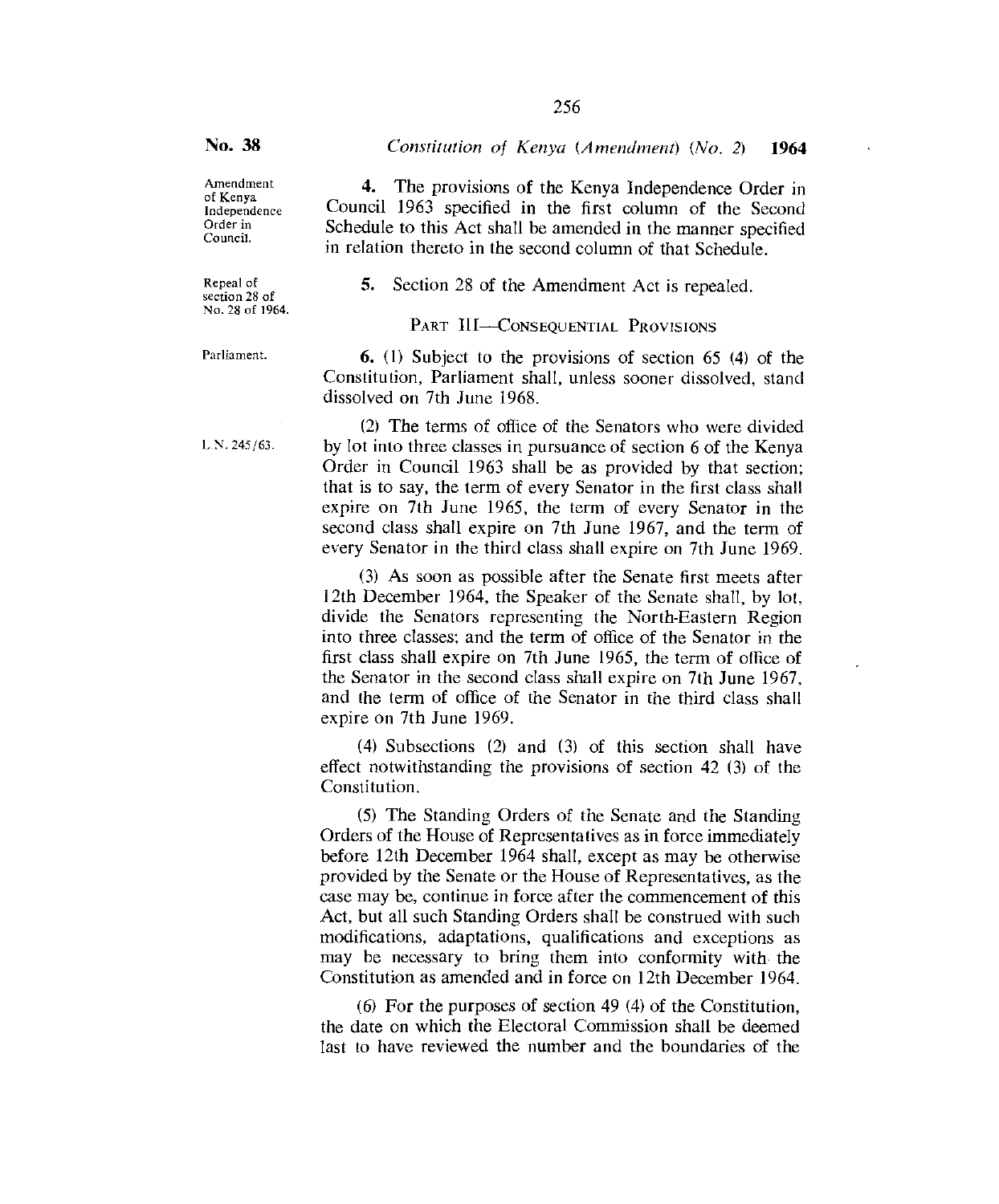constituencies into which Kenya is divided for the purpose of elections of Elected Members of the House of Representatives shall be 28th December 1962. a an

7. Section 19 of the Amendment Act shall, so far as is Existing offices. consistent with the provisions of this Act and of the Constitution as amended and in force on 12th December 1964, have effect for the purposes of this Act as if it were re-enacted by this Act with the omission therefrom of the proviso to subsection (5) thereof.

8. The Kenya (Jurisdiction of Courts and Pending Residual Proceedings) Regulations 1963 shall be deemed always to have had effect since 1st June 1963 and shall, except as may be L.N. 319/63. otherwise provided by Parliament, continue in force after the commencement of this Act as if they had been made under a power conferred by this Act.

## FIRST SCHEDULE (s. 3)

## AMENDMENTS TO THE CONSTITUTION

*Provision* 

Chapter I. Section 9 (3).

(a) Substitute for the word "Tanganyika" the word "Tanzania".

*Amendment* 

(b) Delete the word "Zanzibar".

(c) Substitute for the words "and the Federation of Rhodesia and Nyasaland" the words "Malawi, Rhodesia and Zambia".

Section Delete the words "; and nothing contained in or done under the 19 (7). authority of any law made by a Regional Assembly shall be held to authority of any law made by a Regional Assembly shall be held to be inconsistent with or in contravention of this section to the extent that the law in question makes provision for the compulsory taking possession of any property, or the compulsory acquisition of any interest in or right over any property where the property, interest or right is vested in a body corporate, established by law for public purposes, in which no moneys have been invested other than moneys provided by that Regional Assembly".

Chapter II.

Substitute for the words "Ordinance" and "Ordinances" wherever<br>25 (6). they appear, the words "Act" and "Acts" respectively. they appear, the words "Act" and "Acts" respectively.

Section *(a)* Delete paragraph *(b)*.<br>26 (6). *(b)* In generation *(c)* delay

26 (6). *(b)* In paragraph *(c)* delete the words "(other than land situated in the areas to which section 198 of this Constitution applies)".

Section 29. Substitute for the words "Governor-General" wherever they appear, the word "President".

وأنكرت فالمناو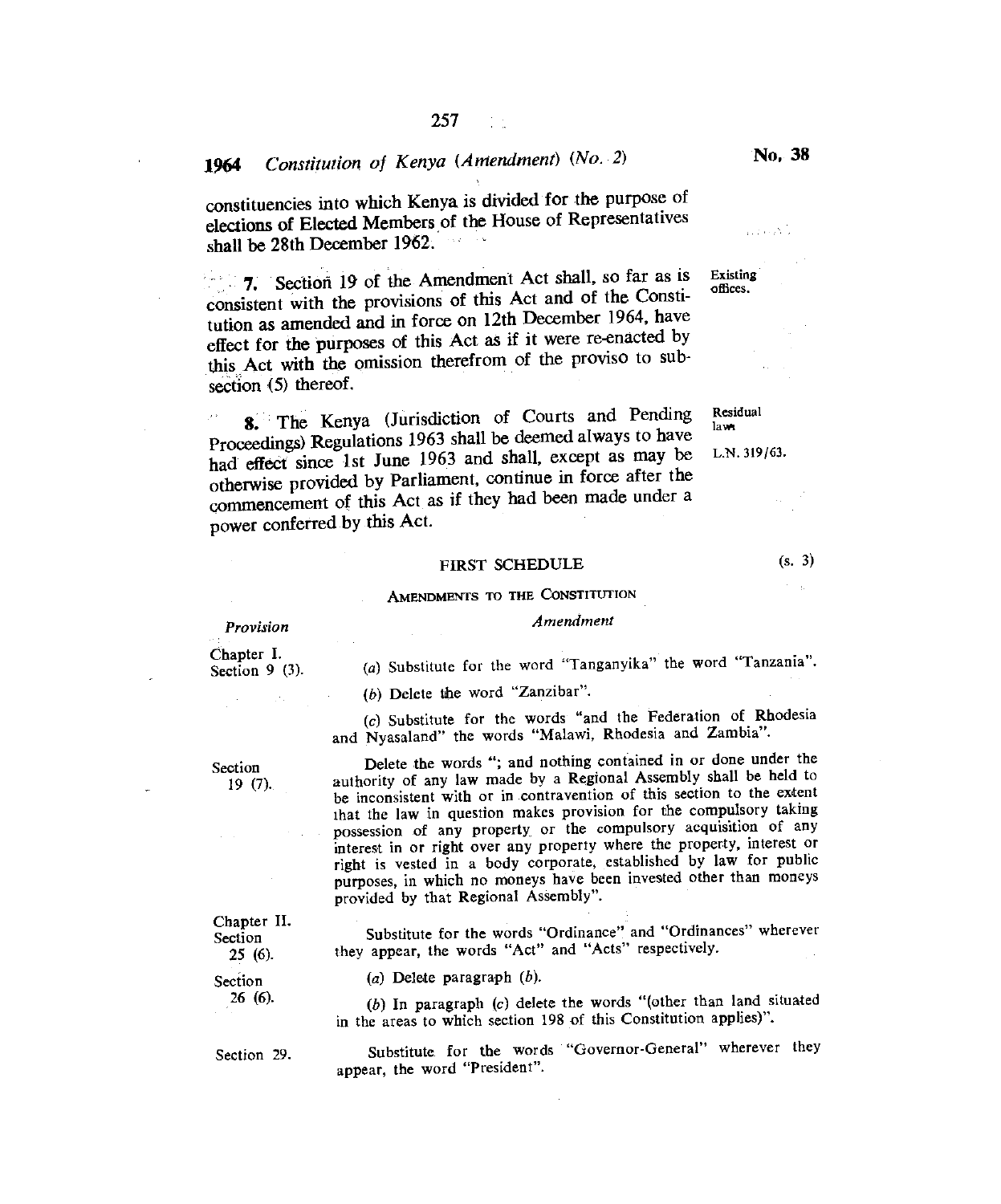FIRST SCHEDULE—(Contd.) *Provision Amendment*  Section Insert immediately after the words "Police Force" the words 30 (1). <br>
The "or any force to which section 157 (6) of this Constitution applies" "or any force to which section 157 (6) of this Constitution applies." Chapter IV.<br>Section Substitute for the word "provided" the word "provide". 42 (2). Section Substitute for the words "a Parliamentary Secretary" the words 43 (3). The Assistant Minister". "an Assistant Minister". Section 44. (a) In subsection (1) substitute for the words "Parliamentary Secretaries" the words "Assistant Ministers". *(b)* In subsection (4) substitute for the words "a Parliamentary Secretary" the words "an Assistant Minister". Insert immediately after the words "House of Representatives who is not" the words "before his election as Speaker". Substitute for the words "Governor-General" wherever they appear, the word "President". (a) In subsection (1) delete the words "and of section 156 of this Constitution". (b) In subsection (8) substitute for the words "Governor-General" the word "President". (a) In the marginal note substitute for the word "Presidents" the word "Chairmen". (b) In the section substitute for the word "President" wherever it appears, the word "Chairman". Section 51 (2). Section 61. Section 71. Chapter VI. Section 98.

> (c) In subsection (5) substitute for the words "Vice-President" the words "Vice-Chairman".

(a) In the marginal note substitute for the words "Vice-Presidents" the words "Vice-Chairmen".

(b) In the section substitute for the words "Vice-President" wherever they appear, the words "Vice-Chairman".

- Substitute for the word "President" wherever it appears, the word "Chairman". Section 103.
- Delete the words "serving on the establishment of the Region" wherever they appear. Section 105.

(a) Substitute for the word "President" wherever it appears, the word "Chairman". Section 107.

> (b) Substitute for the words "Vice-President" the words "Vice-Chairman".

# No. 38 *Constitution of Kenya (Amendment) (No. 2) 1964*

Section 99.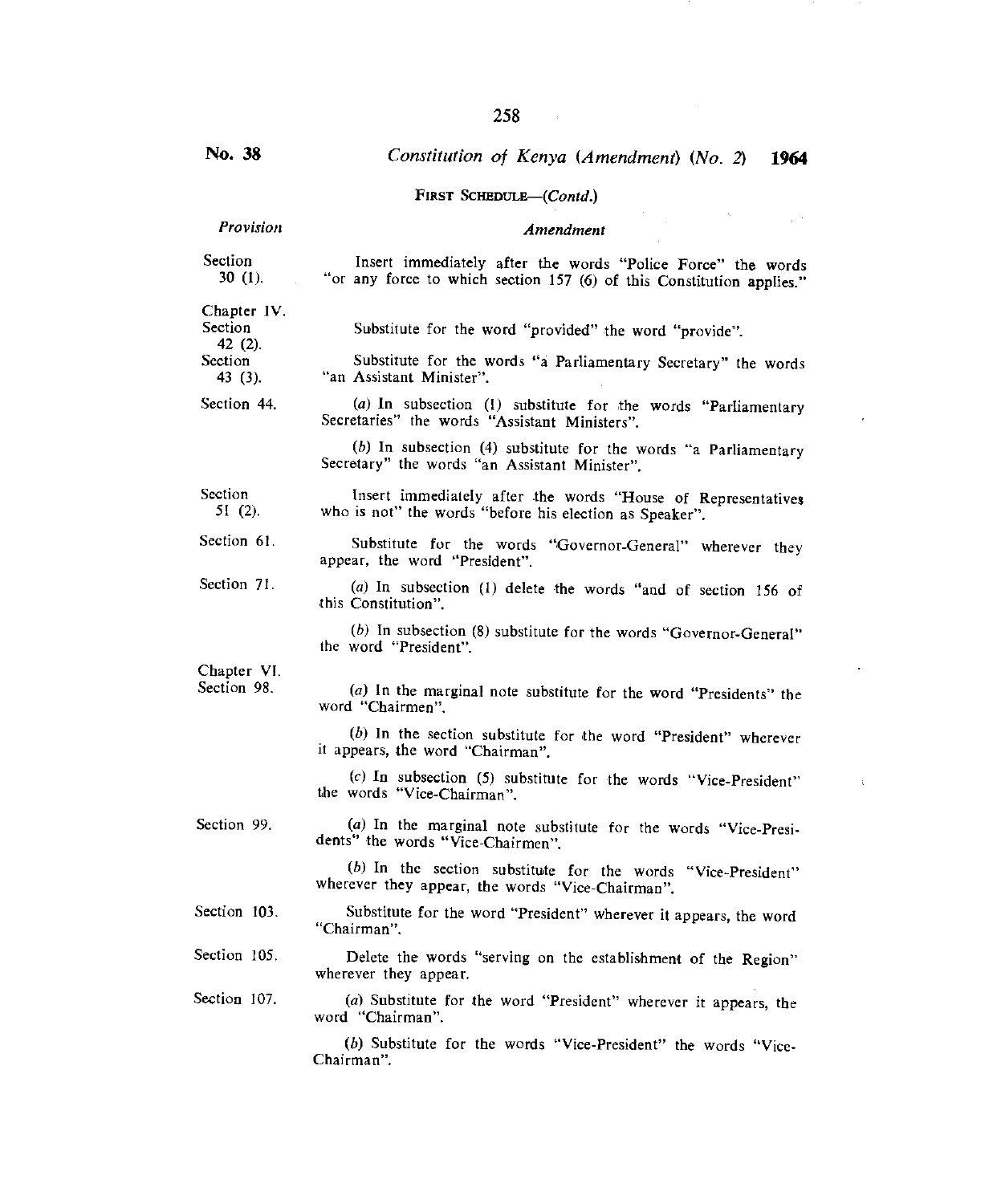### FIRST *SCHEDULE—(Contd.)*

## *Provision Amendment*

Section 108. (a) Substitute for the word "President" wherever it appears, the word "Chairman".

> *(b)* Substitute for the words "Vice-President" wherever they appear, the words "Vice-Chairman".

Section Substitute for the words "President, the Vice-President" the words 110 (2). "Chairman, the Vice-Chairman".

**Section** 112 (3).

÷.

Section 113.

(a)In subsection (3) substitute for the word "President" the words "Chairman of the Regional Assembly".

Substitute for the word "President" the word "Chairman".

(b)In subsection (4) substitute for the word "President" the words "Chairman of the Regional Assembly".

 $(c)$  In subsection (5) substitute for the words "President) the Vice-President as Chairman" the words "Chairman of the Regional Assembly) the Vice-Chairman of the Regional Assembly as Chairman of the committee".

(d)In subsection (6) substitute for the word "President" the word "Chairman".

(e)In subsection (7) substitute for the word "President" the word "Chairman".

(f) In subsection (8) substitute for the words "President" and "Vice-President" wherever they appear, the words "Chairman" and "Vice-Chairman", respectively.

114 (2).<br>Section 116.

Section Substitute for the word "President" the word "Chairman".

Delete the words "on the establishment of" wherever they appear.

Section Delete the words "on the establishment of".

117 (3). Chapter VIII.

Chapter X.

Delete whole Part.

Part 3. Delete whole Part.

Section 172. (a)Delete subsection (1) and substitute a new subsection as follows—

(1) The Chief Justice shall be appointed by the President.

(b)In subsection (2) substitute for the words "Governor-General" the word "President".

ţ

Ŷ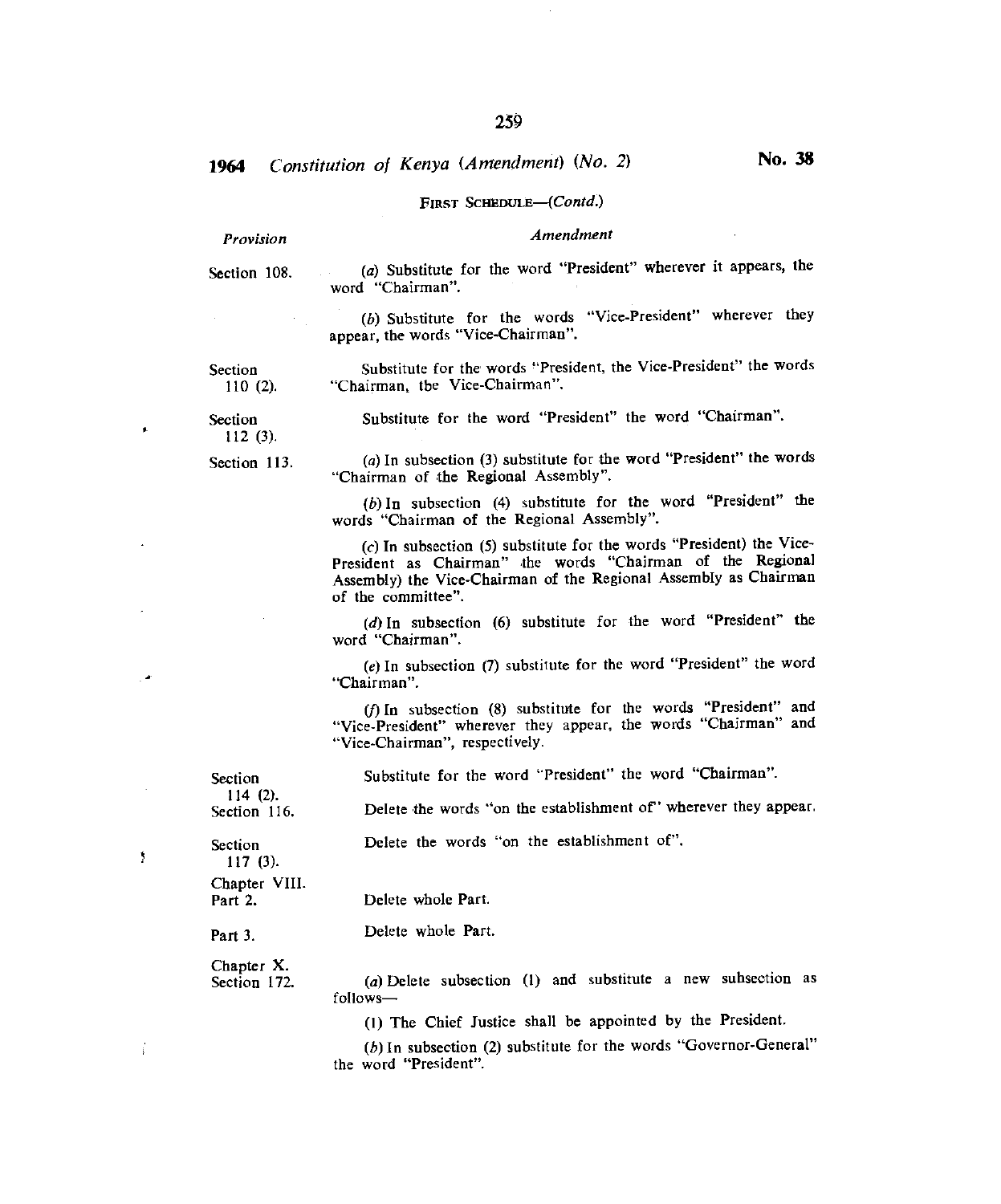#### FIRST SCHEDULE-(Contd.)

### Provision **Amendment**

 $\sim 1.1\,\mathrm{eV}$ 

ţ

(c) In subsection (3) substitute for the word "Ordinance" wherever it appears, the word "Act".

> (d) In subsection (4) substitute for the words "Governor-General, acting in accordance with the advice of the Prime Minister" the word "President".

> (e)In subsection (5) substitute for the words "Governor-General" wherever they appear, the word "President".

> (f)In subsection (6) substitute for the words "Governor-General" the word "President".

Section 173. (a) In subsection (4) substitute for the words "Governor-General" wherever they appear, the word "President".

(b) In subsection  $(5)$ —

- (i)substitute for the words "Prime Minister or the President of any Regional Assembly or, in the case of a puisne judge, the Chief Justice represents to the Governor-General that the question of removing a" the words "President considers that the question of removing the Chief Justice under this section ought to be investigated, or if the Chief Justice represents to the President that the question of removing a puisne";
- (ii)in paragraphs (a), (b) and *(c)* substitue for the words "Governor-General" wherever they appear, the word "President".

(c) In subsection  $(7)$ —

- (i)substitute for the words "Governor-General" wherever they appear, the word "President";
- (ii)substitute for the words "the advice of the Prime Minister" the words "his own deliberate judgement".

Section 184. (a) In subsection (1) substitute for the words "Governor-General" wherever they appear, the word "President".

(b) In subsection  $(3)$ —

(i)substitute for the words "Prime Minister in the case of a public officer serving on the establishment of the Government of Kenya or in the case of any authority of that Government and with the consent of the President of the Regional Assembly in the case of a public officer serving on the establishment of a Region or in the case of any authority of a Region" the word "President";

(ii)substitute for the words "such an" the words "any public".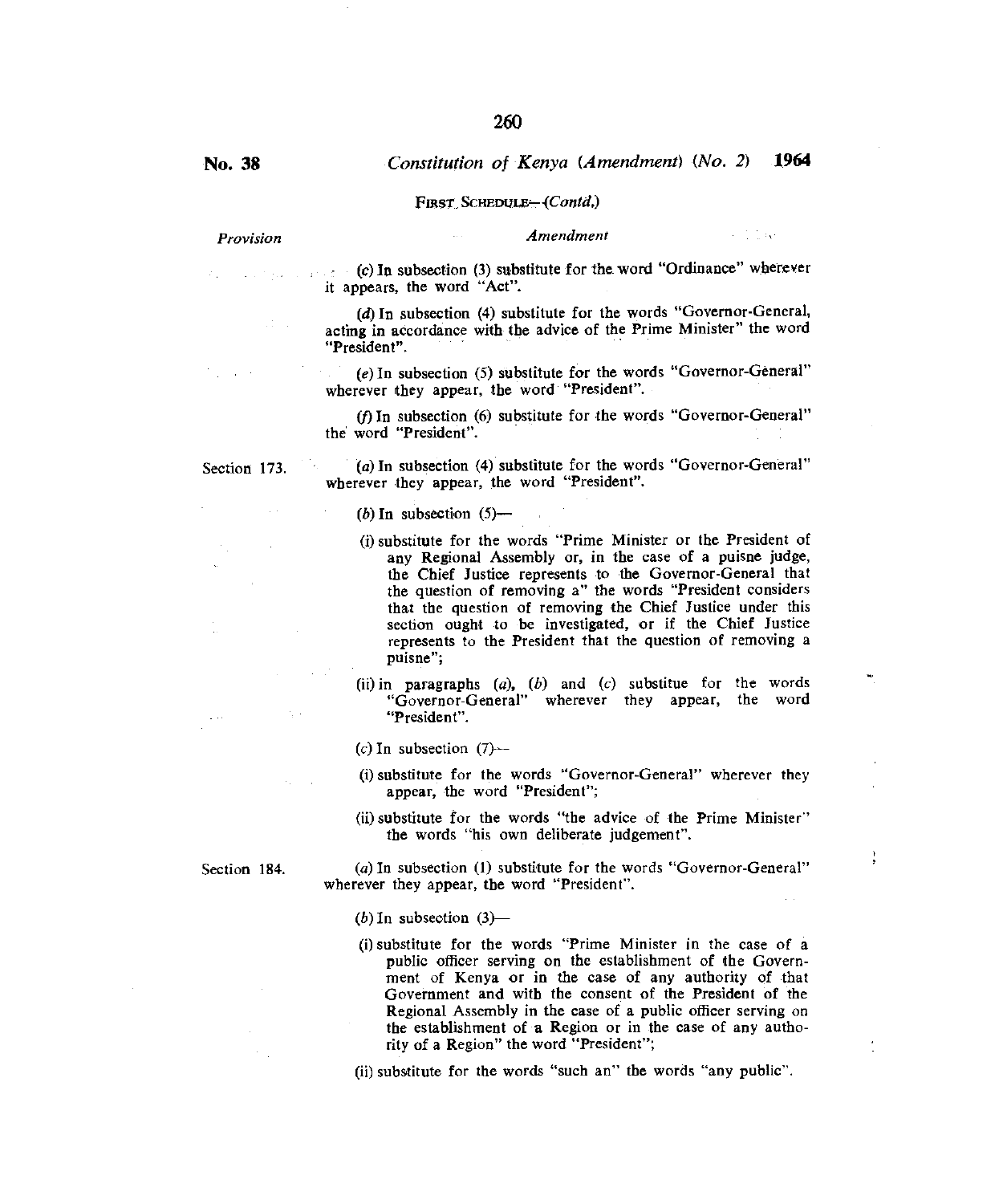$\mathbf{r}$ 

 $\mathbf{v}$ 

f.

đ

 $\ddot{\phantom{a}}$ 

Ť

FIRST SCHEDULE—(Contd.)  $\frac{1}{2} \frac{1}{2} \frac{1}{2} \frac{1}{2} \frac{1}{2} \frac{1}{2} \frac{1}{2} \frac{1}{2} \frac{1}{2} \frac{1}{2} \frac{1}{2}$ *Provision Amendment*  Chapter Xl. Section In paragraph (b) substitute for the word "Ordinance" wherever<br>189 (3), it appears, the word "Act". it appears, the word "Act". Section 195. Substitute for the words "Ordinance" and "Ordinances" wherever they appear, the words "Act" and "Acts", respectively. Section 196. (a) In subsection (3) insert immediately after the words "Auditor-General or" the words "Chief Commissioner of Police or who has held the office of". (b) In subsection (7) substitute for the word "Ordinances" the word "Acts". Chapter XII. Substitute for the word "Ordinance" the word "Act". Section 202 (I). (a) In subsection  $(1)$ — Section 208. (i) delete the words "section 205 of this Constitution and of"; (ii)in paragraph (a) substitute for the words "Order of Her Majesty in Council" the word "law"; (iii)in paragraph *(b)* substitute for the word "Ordinance" the word "Act"; (iv)immediately after paragraph *(d)* insert a proviso as follows— Provided that Trust land shall not include any estates, interests or rights in or over land situated in the Nairobi area that on 31st May 1963 were registered in the name Cap. 283. of the Trust Land Board under the former Land Registration (Special Areas) Ordinance (now the Land Adjudication Act).  $(b)$  In subsection  $(3)$ — (i)insert immediately before the words "Land Registration" the word "former"; (ii)insert immediately after the word "Ordinance" the words "(now the Land Adjudication Act)". (a)In subsection (1) in paragraph *(d)* thereof delete the words Section 209. "(other than common minerals)". (b) In subsection  $(3)$ -(i) delete the proviso; (ii)substitute for the word "President" the word "Chairman"; (iii) substitute for the words "Prime Minister" wherever they appear, the word "President"; (iv)substitute for the words "Governor-General on behalf of Her Majesty in right of the Government" the words "Government of the Republic".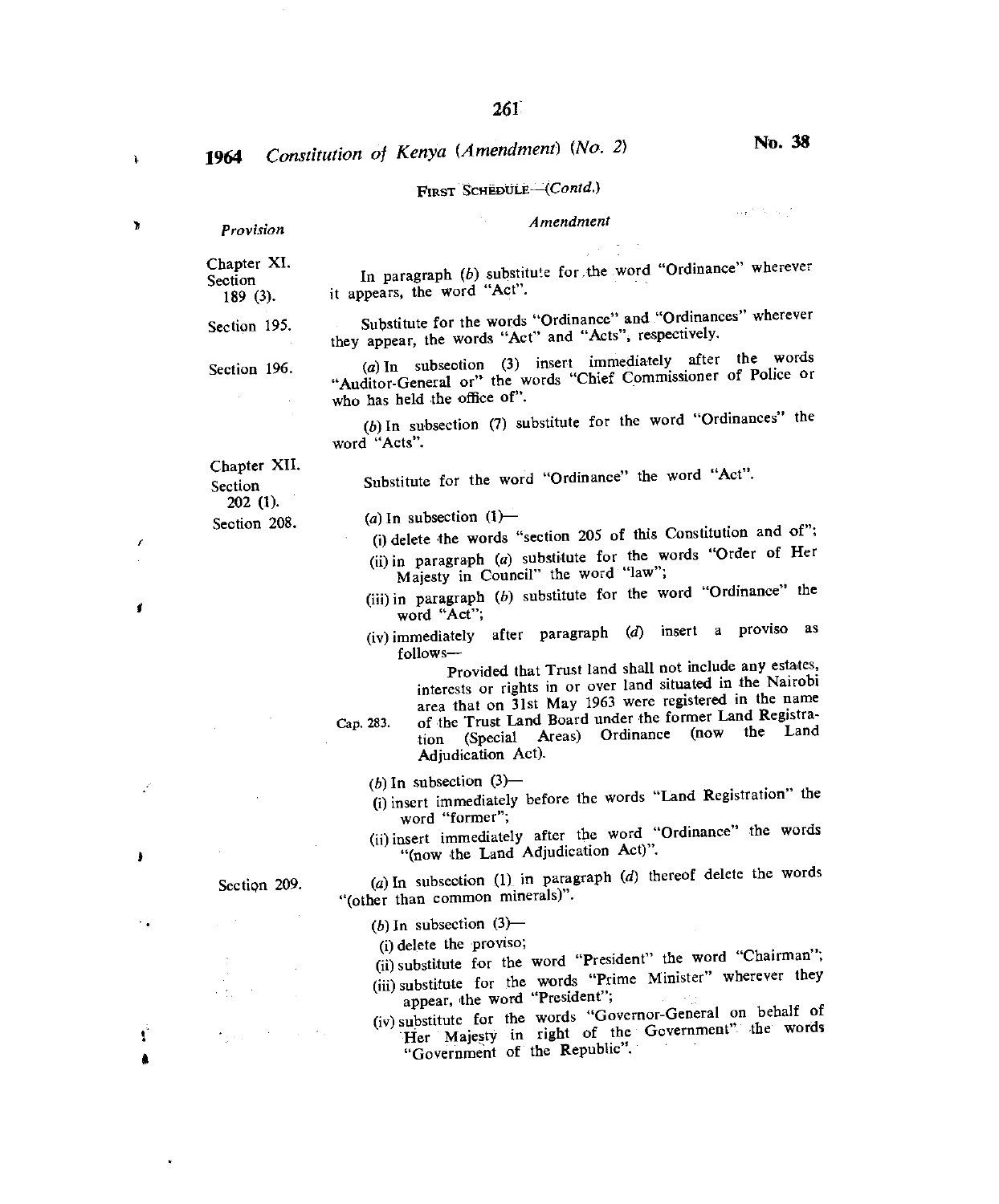### FIRST SCHEDULE—(Contd.)

*Provision Amendment* 

(c) Delete subsection (4).

(d) In subsection  $(5)$ —

- (i) delete the words "subsection  $(3)$  or subsection  $(4)$  of";
- (ii)in paragraph *(a)* delete the words ", in the case of a setting apart under subsection (3) of this section, or a law made by the Regional Assembly of the Region, in the case of a setting apart under subsection  $(4)$  of this section,";
- (iii) in paragraph (c) delete the words ", in the case of a setting apart under subsection (3) of this section, or the Region, in the case of a setting apart under subsection (4) of this section,".

*(e)* In subsection (6)—

- (i) substitute for the expression "subsections  $(3)$  and  $(4)$ " the expression "subsection (3)";
- (ii) delete the words "or, as the case may be, by the Region under a law made by the Regional Assembly".

*(f)* Delete subsection (7).

Section *(a)* Substitute for the words "Prime Minister" wherever they 210 (4). annear the word "President" appear, the word "President".

(b) Delete the words "or the President of a Regional Assembly".

(c)Delete the words "subsection (3) or, as the case may be, subsection (4) of".

(d)Delete the words "or, as the case may be, subsection (4)".

(e)Delete the words "or the President of the Regional Assembly".

(f)Delete the words "a Region,".

 $(g)$  Delete the words "or, as the case may be, by the Region under a law made by the Regional Assembly".

Section Substitute for the word "Ordinance" wherever it appears, the 211 (2). word "Act". word "Act".

215 (1).

Section *(a)* In the definition of "land transaction" delete the word "and".

*(b)* Immediately after the definition of "land transaction" insert a new definition as follows—

"the former Scheduled Areas" means the areas which on 1st January 1956 were Scheduled Areas for the purposes of the former Agriculture Ordinance 1955 (now the Cap. 318. Agriculture Act); and".

Section 218. (a) In subsection (1) substitute for the word "Ordinance" wherever it appears, the word "Act".

 $\ddot{\phantom{a}}$ 

k

ŧ

 $\mathbf{r}$ 

c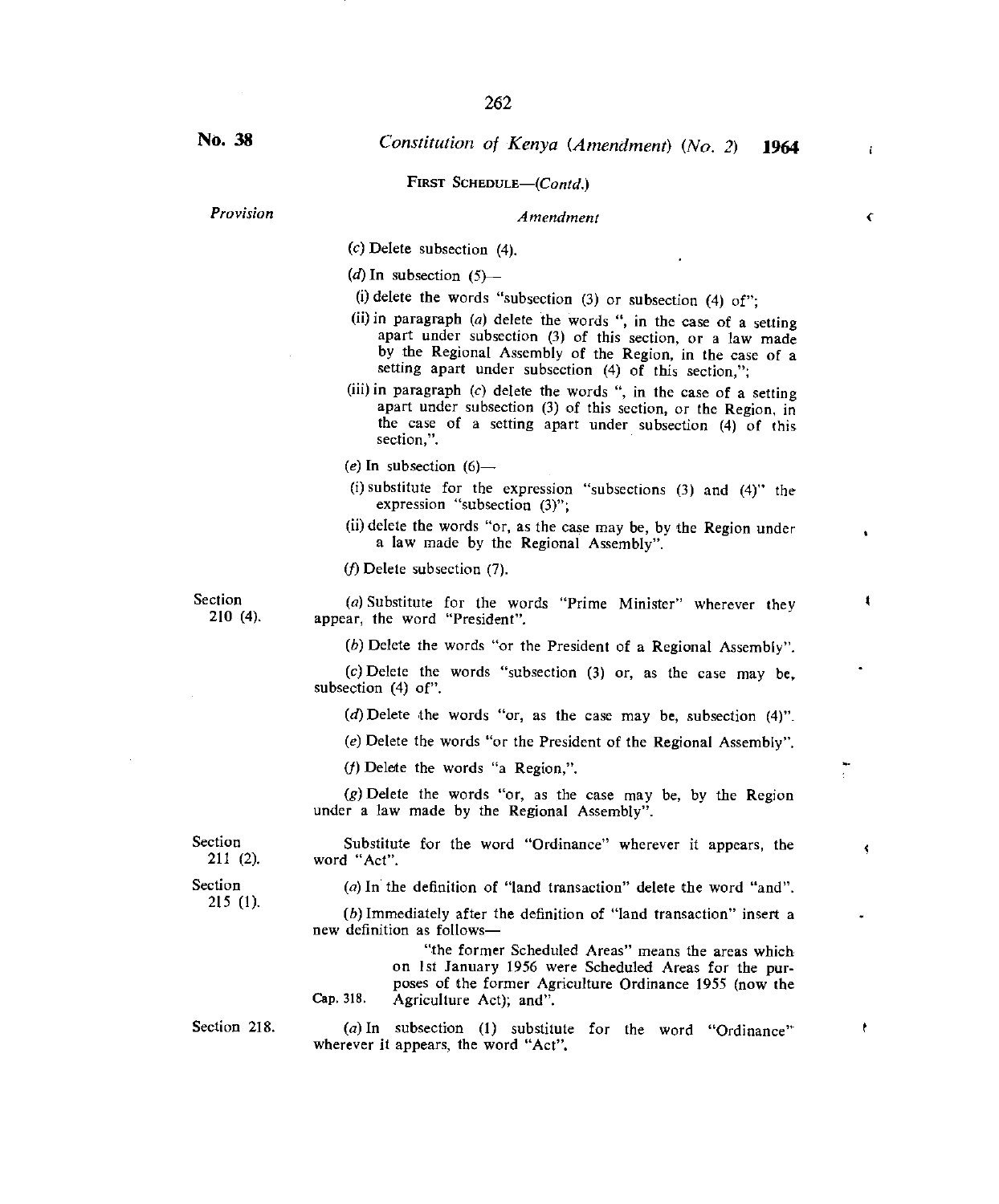# FIRST *SCHEDULE—(Contd.)*

## *Provision Amendment*

 $(b)$  In subsection  $(5)$ —

(i)delete the words "by Part I of this Chapter in the Central Land Board or";

(ii)delete the words ", a Region".

Section Substitute for the words "areas to which section 198 of this 219 (1). Constitution applies" the words "former Scheduled Areas". Constitution applies" the words "former Scheduled Areas".

Section 220.  $(a)$  In subsections (1) and (4) substitute for the words "areas to which section 198 of this Constitution applies" the words "former Scheduled Areas".

- (b) In subsection  $(5)$ —
- (i)substitute for the word "President" the word "Chairman";

(ii)substitute for the words "Prime Minister" the word "President".

*(c)* In subsections (5) and (8) substitute for the word "Ordinance" wherever it appears, the word "Act".

Chapter XIV.

Section 239. Delete whole section and substitute a new section as follows—

Alteration of 239. (1) Subject to the provisions of this Chapter, the Regional boundary between any two Regions may be altered by Act Regional boundary between any two Regions may be altered by Act boundaries. of Parliament.

> (2) A Bill providing for any alteration of the boundary between two Regions shall not be proceeded upon by either House of the National Assembly unless the question of an alteration to that boundary has been referred to a Commissioner appointed under subsection *(3)* of this section, and the Commissioner has recommended to the President that the alteration provided for in the Bill ought to be made, and the report and recommendation of the Commissioner has been laid on the table of each House of the National Assembly.

> (3) If the President considers that the question of making any alteration to the boundary between two Regions ought to be investigated, then—

*(a)* the President shall appoint a Commissioner who shall be selected by the Chief Justice from among persons who hold or have held office as a judge of a court having unlimited jurisdiction in civil and criminal matters in some part of the Commonwealth or a court having jurisdiction in appeals from such a court; and

ż

Ş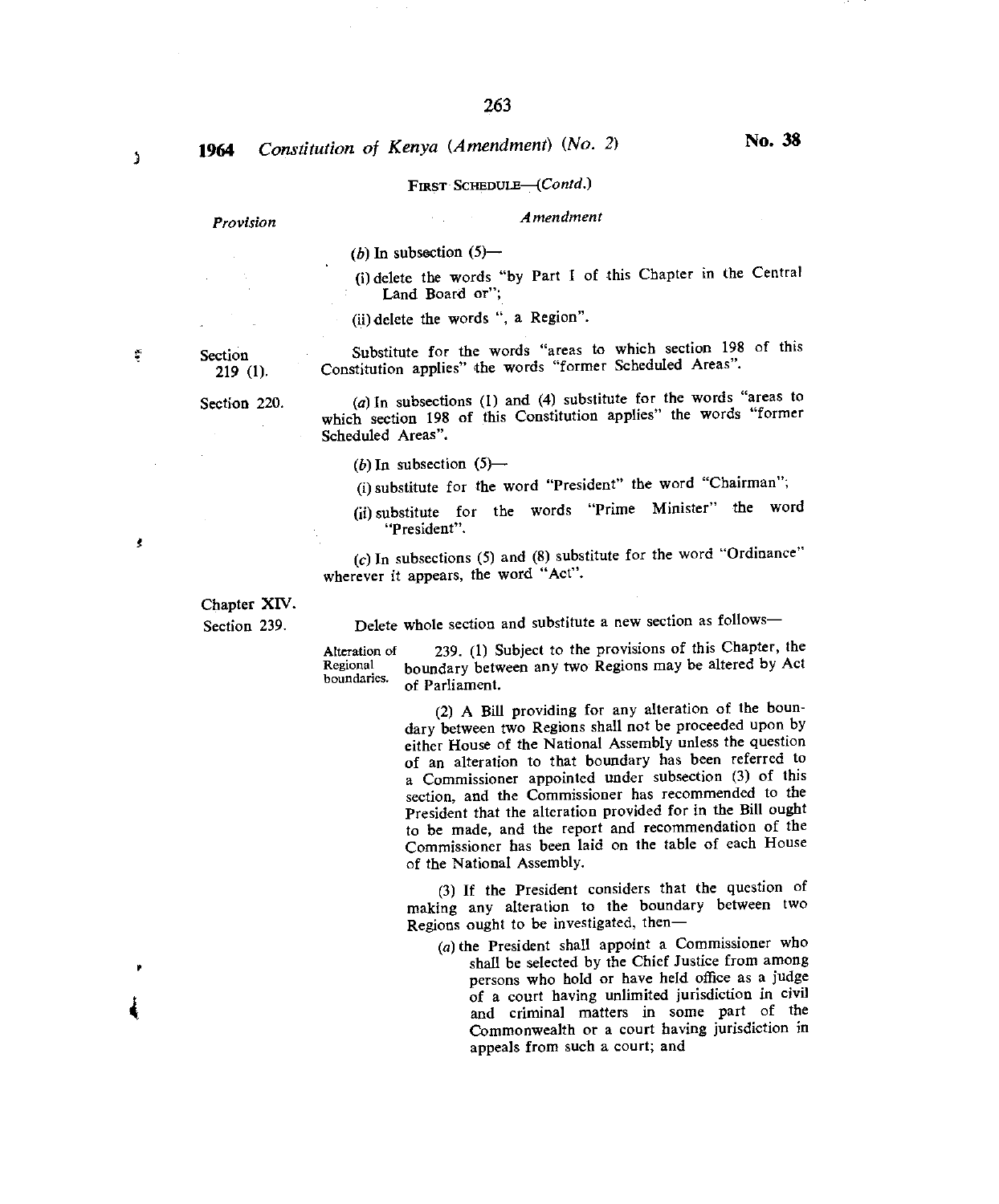FIRST SCHEDULE-(Contd.)

### *Provision Amendment*

*(b)* the Commissioner shall inquire into the matter and not such public inquiries in the area or areas likely to be affected by the boundary alteration under investigation as he considers necessary, and shall report on the facts of the matter to the President and recommend to him what alteration (if any) ought to be made to the boundary under investigation.

(4) A Bill providing for any alteration of the boundary between two Regions shall include such provision as may seem to Parliament to be necessary or expedient for the local government of the area or areas affected by the alteration of the boundary.

(5) Subject to the provisions of this section, Parliament may make provision for the procedure in public inquiries held in pursuance of this section and for the powers and duties of Commissioners in connexion with such inquiries.

### Section 240.  $(a)$  In subsecton  $(1)$ —

- (i)substitute for the words "agreement made" the words "Act passed";
- (ii) substitute for the figure "239" the figure "239  $(1)$ ":
- (iii) substitute for the words "the agreement" the words "such Act";
- (iv) delete the words "in such manner as may seem to the Presidents of the two Regional Assemblies to be expedient in consequence of the alteration of the boundary between the two Regions".

(b) In subsection (2) delete the words "under section 239 (4) of this Constitution".

 $(c)$  Delete subsection  $(3)$ .

Section 241. *(a)* In subsection (1) delete the words "by virtue of an agreement".

*(b)* In subsection (2) substitute for the words "under section 239 (4)" the words "in pursuance of section 239".

Section 242.  $(a)$  In subsection  $(1)$ —

(i) delete the words "under section 239 (2) of this Constitution";

(ii) substitute for the words "the alteration of the Regional boundary that is approved by that law, include" the words "any alteration to the boundaries of the Region that is made in pursuance of section 239 of this Constitution, make".

ı

Ţ

y

 $\sim$ ť Ş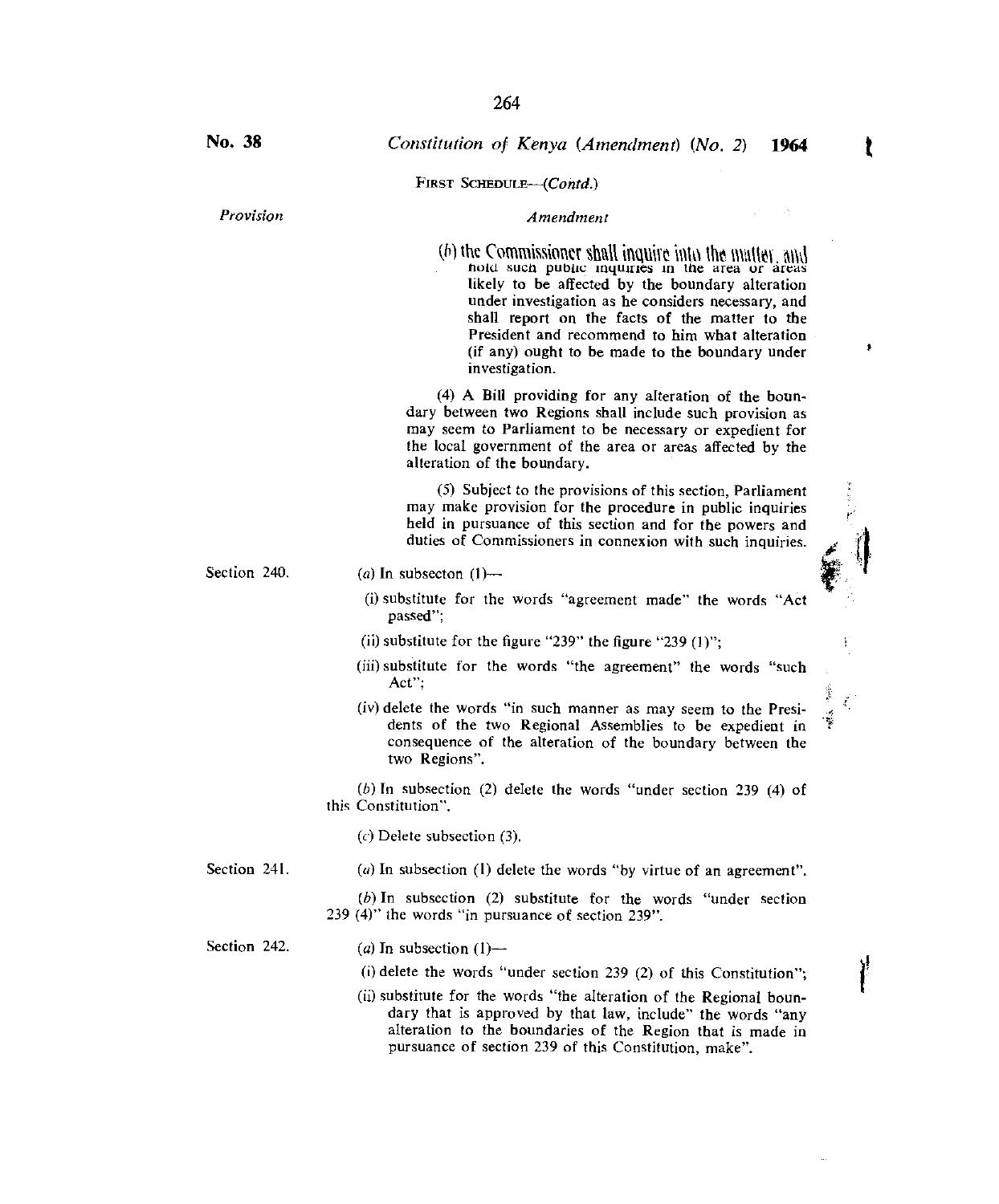### FIRST SCHEDULE—(Contd.)

# *Provision Amendment*

*(b)* In subsection  $(2)$ —

- (i) delete the words "that is approved by that law";
- (ii) substitute for the words "under section 239 (5)" the words "in pursuance of section 239".

*(c)* In subsections (3), (4) and (6) substitute for the words "under section 239 (4)" the words "in pursuance of section 239".

Chapter XV. Section

(a) In paragraph *(b)* substitute for the words "President or Vice-President" the words "Chairman or Vice-Chairman".

(b)In paragraphs *(c)* and *(d)* substitute for the word "President" the word "Chairman".

Section 247.  $(a)$  In subsection  $(1)$ —

(i) in the definition of "African court" substitute for the word "Ordinance" wherever it appears, the word "Act";

(ii) delete the definition of "common mineral".

(b) Insert immediately after subsection (1) a new subsection as follows—

(1A) Any reference in this Constitution to all the members of a House of the National Assembly, which is made in connexion with any requirement of this Constitution that any Bill, or any resolution or other determination of that House, or any election by that House, shall be supported by the votes of a simple or any special majority of that House, shall be construed as a reference to all the members of that House who are entitled to vote on any question before that House.

(c)In subsection (2) *(a)* delete the words "or a Regional Assembly".

(d) In subsection (3) *(a)—* 

- (i) insert immediately after the words "office of" the words "the President";
- (ii) substitute for the words "Prime Minister" the words "Vice-President";
- (iii) substitute for the words "a Parliamentary Secretary" the words "an Assistant Minister":
- (iv) substitute for the words "President or Vice-President" the words "Chairman or Vice-Chairman".

*(e)* Delete paragraph *(h)* of subsection *(3)* and substitute a new paragraph as follows *—* 

 $\lq\lq(b)$  references to the office of a member of any Commission established under this Constitution, a member of the Advisory Committee on the Prerogative of Mercy, a member of a Divisional Land Control Board, a member of the Appeals

244 (1).

● 「大学の大学の大学の大学の大学の大学の大学の大学の